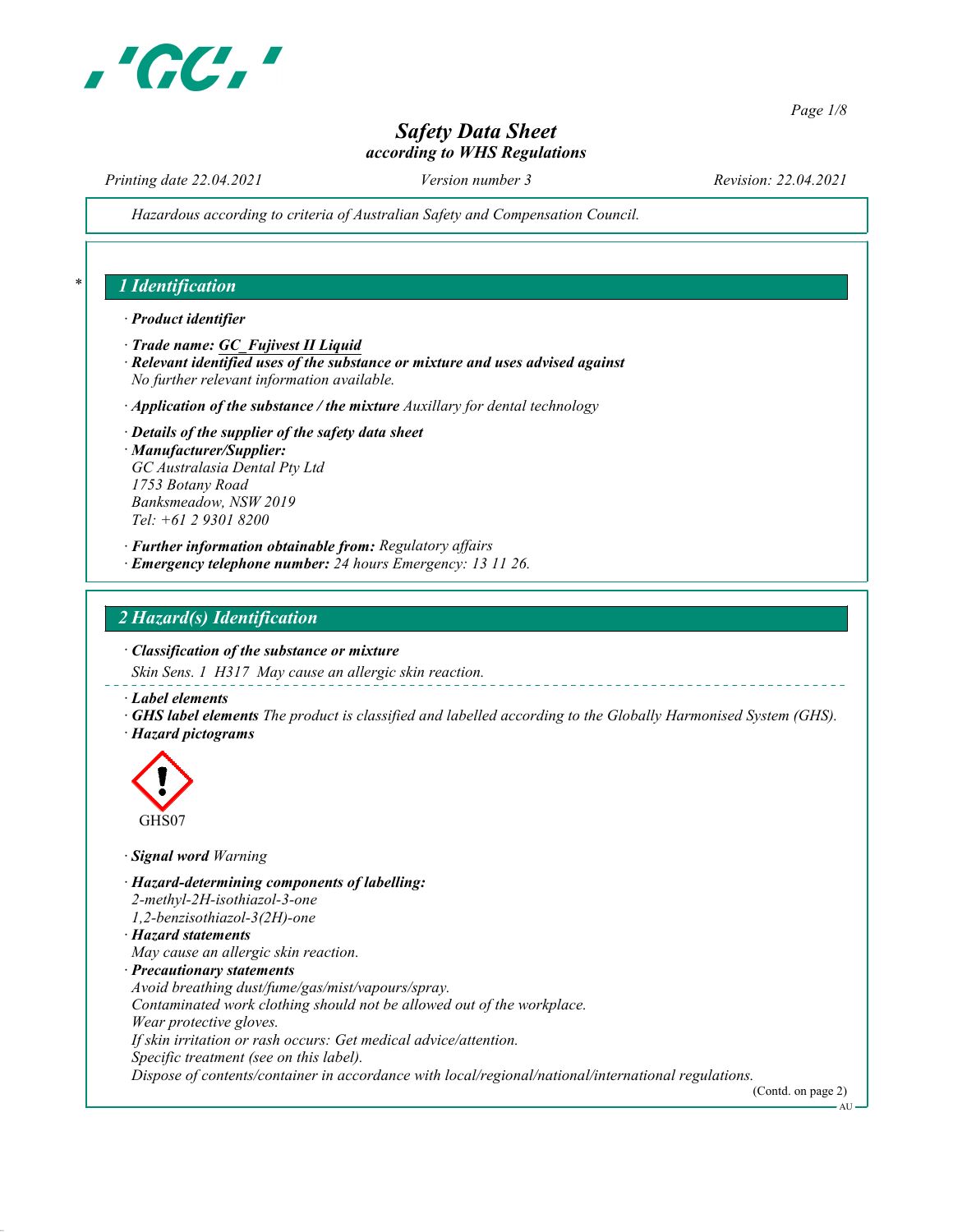Printing date 22.04.2021 Version number 3 Revision: 22.04.2021

(Contd. of page 1)

Trade name: GC\_Fujivest II Liquid

#### · Other hazards

· Results of PBT and vPvB assessment

· PBT: Not applicable.

· vPvB: Not applicable.

#### 3 Composition and Information on Ingredients

#### · Chemical characterisation: Mixtures

· Description:

Only substances required to be mentioned according to Annex II of regulation 1907/2006 are listed. Information on the other substances that may be present can be obtained upon request.

| · Dangerous components: |                                                                                                                                                                             |                         |
|-------------------------|-----------------------------------------------------------------------------------------------------------------------------------------------------------------------------|-------------------------|
|                         | $7631 - 86 - 9$ silicon dioxide                                                                                                                                             | $25 - 50\%$             |
|                         | $2682 - 20 - 4$ 2-methyl-2H-isothiazol-3-one<br>Acute Tox. 3, H301; Acute Tox. 3, H311; Acute Tox. 2, H330; Skin Corr. 1B,<br>  H314; Eye Dam. 1, H318; Skin Sens. 1A, H317 | $\geq 0.0015 < 0.025\%$ |
|                         | $\cdot$ <b>Additional information:</b> For the wording of the listed hazard phrases refer to section 16.                                                                    |                         |

#### 4 First Aid Measures

· Description of first aid measures

#### · General information:

Immediately remove any clothing soiled by the product. If symptoms persist consult doctor.

· After inhalation:

Supply fresh air. If required, provide artificial respiration. Keep patient warm. Consult doctor if symptoms persist. Take affected persons into fresh air and keep quiet.

· After skin contact:

Immediately wash with water and soap and rinse thoroughly.

Seek medical treatment.

If skin irritation continues, consult a doctor.

· After eye contact:

Rinse opened eye for several minutes under running water. If symptoms persist, consult a doctor.

· After swallowing:

Rinse out mouth and then drink plenty of water.

- If symptoms persist consult doctor.
- · Information for doctor:
- · Most important symptoms and effects, both acute and delayed Allergic reactions
- · Indication of any immediate medical attention and special treatment needed

No further relevant information available.

## 5 Fire Fighting Measures

- · Extinguishing media
- · Suitable extinguishing agents:

CO2, powder or water spray. Fight larger fires with water spray or alcohol resistant foam. Use fire extinguishing methods suitable to surrounding conditions.

· For safety reasons unsuitable extinguishing agents: Water with full jet

(Contd. on page 3)

**AU**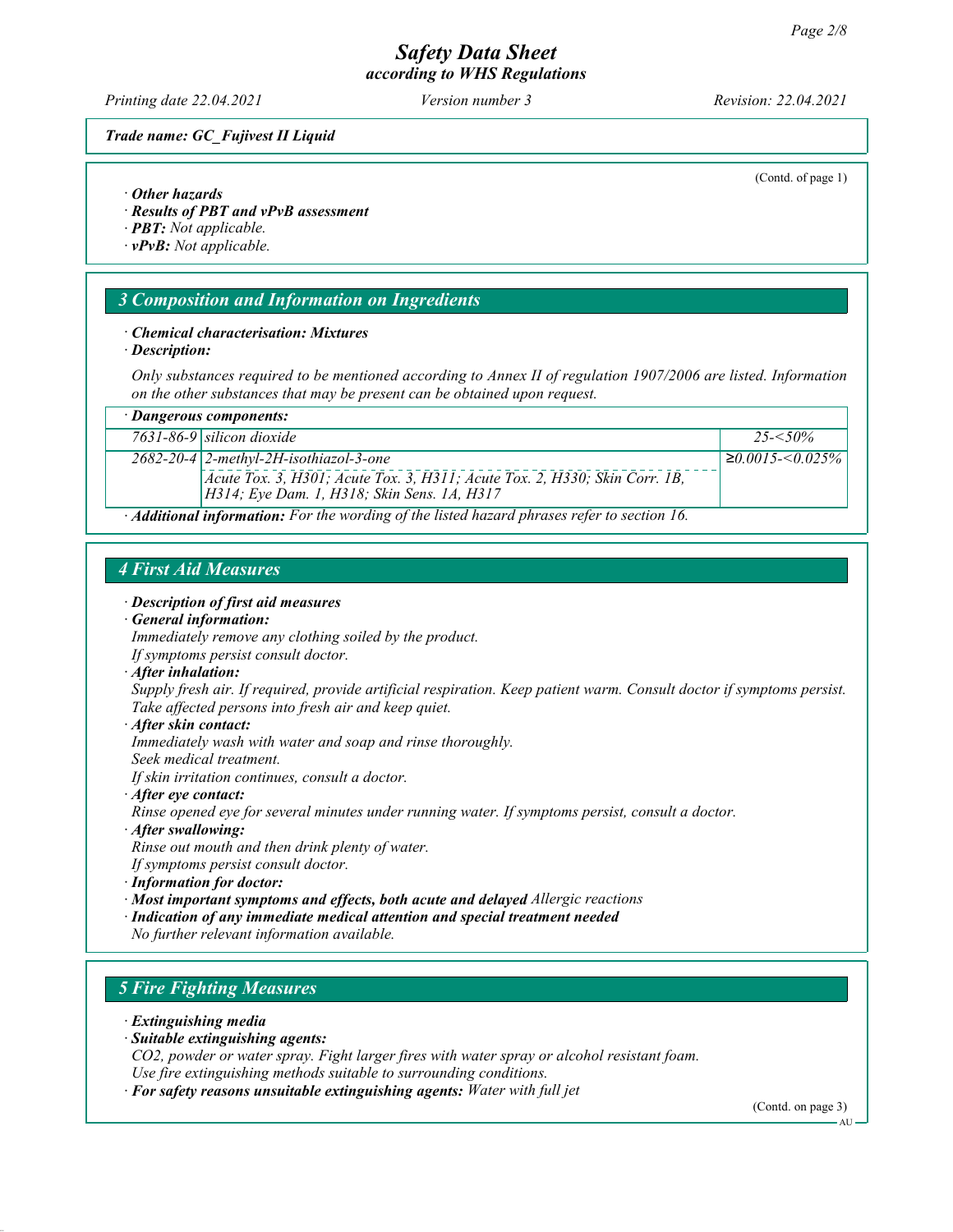Printing date 22.04.2021 Version number 3 Revision: 22.04.2021

(Contd. of page 2)

Trade name: GC\_Fujivest II Liquid

· Special hazards arising from the substance or mixture

Formation of toxic gases is possible during heating or in case of fire. No further relevant information available.

· Advice for firefighters

· Protective equipment: Wear self-contained respiratory protective device.

· Additional information

Dispose of fire debris and contaminated fire fighting water in accordance with official regulations.

#### 6 Accidental Release Measures

· Personal precautions, protective equipment and emergency procedures Remove persons from danger area.

Avoid contact with the eyes and skin. Wear protective clothing.

· Environmental precautions:

Do not allow product to reach sewage system or any water course. Do not allow to penetrate the ground/soil.

· Methods and material for containment and cleaning up: Absorb liquid components with liquid-binding material. Dispose of the material collected according to regulations.

· Reference to other sections

See Section 7 for information on safe handling.

See Section 8 for information on personal protection equipment.

See Section 13 for disposal information.

#### 7 Handling and Storage

· Handling:

· Precautions for safe handling Avoid contact with the eyes and skin.

- · Information about fire and explosion protection: No special measures required.
- · Conditions for safe storage, including any incompatibilities

· Storage:

- · Requirements to be met by storerooms and receptacles: Store only in unopened original receptacles.
- · Information about storage in one common storage facility: Store away from foodstuffs.
- · Further information about storage conditions: None.

 $\cdot$  Specific end use(s) No further relevant information available.

# 8 Exposure controls and personal protection

· Additional information about design of technical facilities: No further data; see item 7.

· Control parameters

· Ingredients with limit values that require monitoring at the workplace:

7631-86-9 silicon dioxide

 $TWA$  Long-term value:  $2 mg/m<sup>3</sup>$ 

 $WES$  Long-term value: 2 mg/m<sup>3</sup>

· Additional information: The lists valid during the making were used as basis.

(Contd. on page 4)

**AU**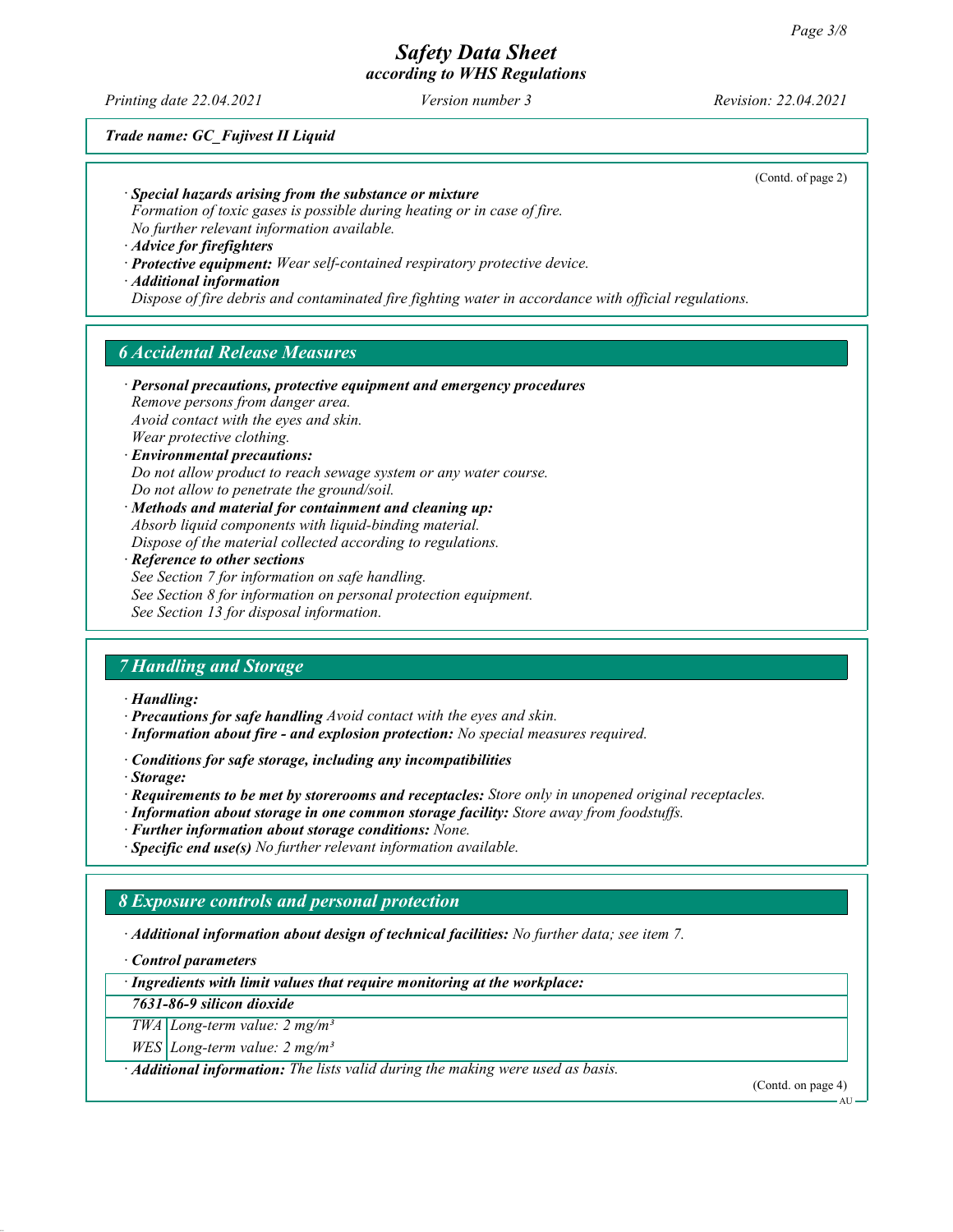$- AU$ 

# Safety Data Sheet according to WHS Regulations

Printing date 22.04.2021 Version number 3 Revision: 22.04.2021

#### Trade name: GC\_Fujivest II Liquid

|                                                                                                                                                                                                                                                                                                                                                            | (Contd. of page 3) |
|------------------------------------------------------------------------------------------------------------------------------------------------------------------------------------------------------------------------------------------------------------------------------------------------------------------------------------------------------------|--------------------|
| · Exposure controls                                                                                                                                                                                                                                                                                                                                        |                    |
| · Personal protective equipment:                                                                                                                                                                                                                                                                                                                           |                    |
| · General protective and hygienic measures:                                                                                                                                                                                                                                                                                                                |                    |
| The usual precautionary measures are to be adhered to when handling chemicals.                                                                                                                                                                                                                                                                             |                    |
| Avoid contact with the eyes and skin.                                                                                                                                                                                                                                                                                                                      |                    |
| Wash hands before breaks and at the end of work.                                                                                                                                                                                                                                                                                                           |                    |
| Immediately remove all soiled and contaminated clothing                                                                                                                                                                                                                                                                                                    |                    |
| · Respiratory protection: Suitable respiratory protective device recommended.                                                                                                                                                                                                                                                                              |                    |
| · Protection of hands:                                                                                                                                                                                                                                                                                                                                     |                    |
| Protective gloves                                                                                                                                                                                                                                                                                                                                          |                    |
| · Material of gloves                                                                                                                                                                                                                                                                                                                                       |                    |
| The selection of the suitable gloves does not only depend on the material, but also on further marks of quality and<br>varies from manufacturer to manufacturer. As the product is a preparation of several substances, the resistance of<br>the glove material can not be calculated in advance and has therefore to be checked prior to the application. |                    |
| · Penetration time of glove material                                                                                                                                                                                                                                                                                                                       |                    |
| The exact break through time has to be found out by the manufacturer of the protective gloves and has to be<br>observed.                                                                                                                                                                                                                                   |                    |
| $\cdot$ Eye protection:                                                                                                                                                                                                                                                                                                                                    |                    |
| Tightly sealed goggles                                                                                                                                                                                                                                                                                                                                     |                    |



| 7 I hysicul unu Chemical I ropernes                                                                                                 |                                               |  |  |  |
|-------------------------------------------------------------------------------------------------------------------------------------|-----------------------------------------------|--|--|--|
| · Information on basic physical and chemical properties<br><b>General Information</b><br>$\cdot$ Appearance:                        |                                               |  |  |  |
| Form:                                                                                                                               | Liquid                                        |  |  |  |
| Colour:                                                                                                                             | Colourless                                    |  |  |  |
| $\cdot$ Odour:                                                                                                                      | Undetermined.                                 |  |  |  |
| • Odour threshold:                                                                                                                  | Not determined.                               |  |  |  |
| $\cdot$ pH-value at 20 °C (68 °F):                                                                                                  | 9.5                                           |  |  |  |
| Change in condition<br>Melting point/freezing point:<br>Initial boiling point and boiling range: $100 \degree C$ (212 $\degree F$ ) | Undetermined.                                 |  |  |  |
| · Flash point:                                                                                                                      | Not applicable.                               |  |  |  |
| · Flammability (solid, gas):                                                                                                        | Not applicable.                               |  |  |  |
| · Ignition temperature:                                                                                                             | Undetermined.                                 |  |  |  |
| $\cdot$ Decomposition temperature:                                                                                                  | Not determined.                               |  |  |  |
| · Auto-ignition temperature:                                                                                                        | Product is not selfigniting.                  |  |  |  |
| $\cdot$ Explosive properties:                                                                                                       | Product does not present an explosion hazard. |  |  |  |
|                                                                                                                                     | (Contd. on page 5)                            |  |  |  |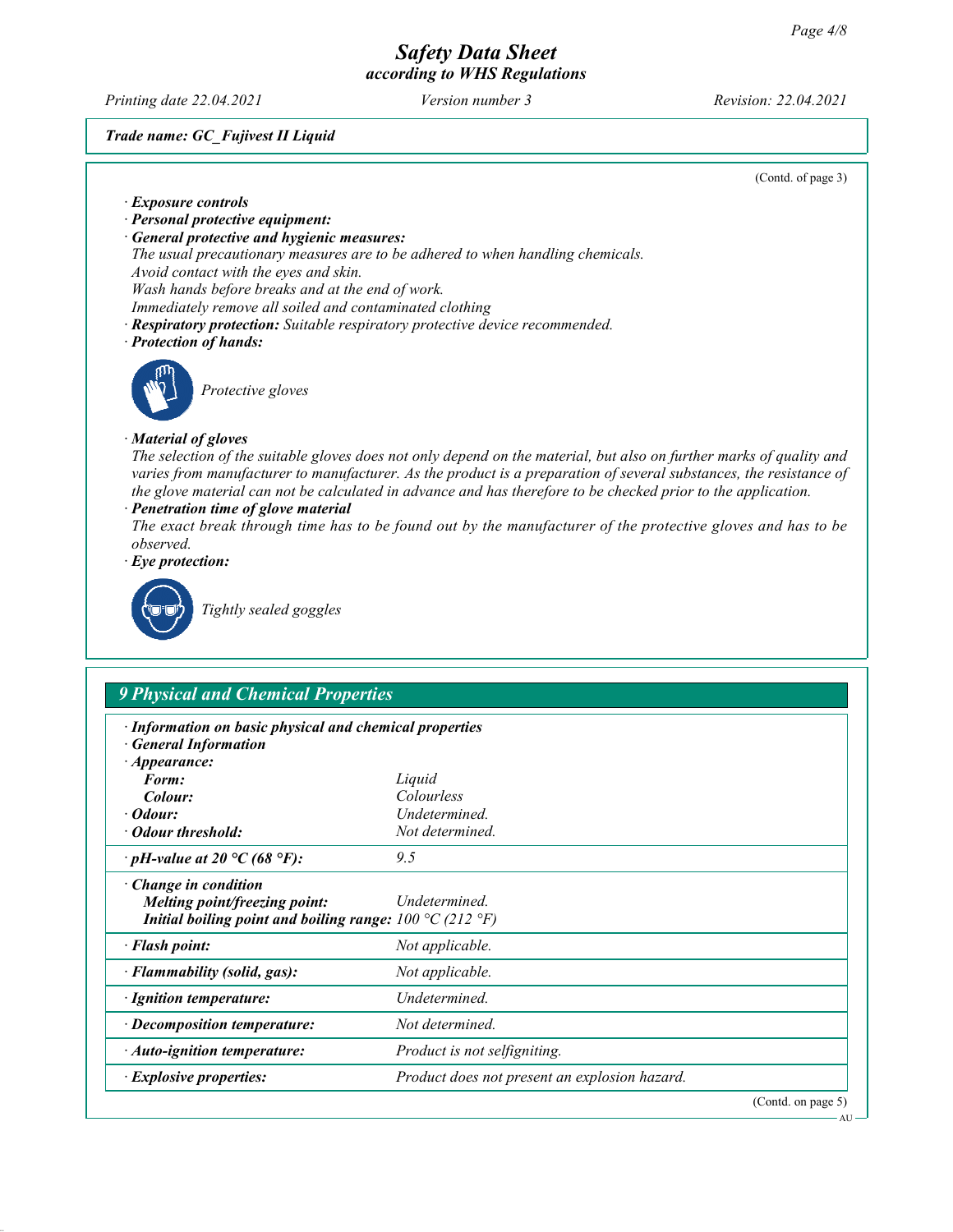Printing date 22.04.2021 Version number 3 Revision: 22.04.2021

Trade name: GC\_Fujivest II Liquid

|                                           | (Contd. of page 4)                         |
|-------------------------------------------|--------------------------------------------|
| $\cdot$ Explosion limits:                 |                                            |
| Lower:                                    | Not determined.                            |
| <b>Upper:</b>                             | Not determined.                            |
| $\cdot$ <i>Vapour pressure:</i>           | Not determined.                            |
| $\cdot$ Density at 20 °C (68 °F):         | 1.269 g/cm <sup>3</sup> (10.58981 lbs/gal) |
| $\cdot$ Relative density                  | Not determined.                            |
| · Vapour density                          | Not determined.                            |
| $\cdot$ Evaporation rate                  | Not determined.                            |
| $\cdot$ Solubility in / Miscibility with  |                                            |
| water:                                    | Fully miscible.                            |
| · Partition coefficient: n-octanol/water: | Not determined.                            |
| $\cdot$ <i>Viscosity:</i>                 |                                            |
| Dynamic:                                  | Not determined.                            |
| Kinematic:                                | Not determined.                            |
| · Solvent content:                        |                                            |
| Water:                                    | 62.0%                                      |
| $VOC$ (EC)                                | 0.0 g/l                                    |
| Other information                         | No further relevant information available. |

#### 10 Stability and Reactivity

· Reactivity No further relevant information available.

· Chemical stability

- · Thermal decomposition / conditions to be avoided: No decomposition if used according to specifications.
- · Possibility of hazardous reactions No dangerous reactions known.
- · Conditions to avoid No further relevant information available.
- · Incompatible materials: No further relevant information available.
- · Hazardous decomposition products: No dangerous decomposition products known.

#### 11 Toxicological Information

· Information on toxicological effects

- · Acute toxicity
- $\cdot$  LD/LC50 values relevant for classification: No further relevant information available.
- · Primary irritant effect:
- · Skin corrosion/irritation No irritant effect.
- · Serious eye damage/irritation No irritating effect.
- · Respiratory or skin sensitisation Sensitisation possible through skin contact.
- · Additional toxicological information:

The product shows the following dangers according to the calculation method of the General EU Classification Guidelines for Preparations as issued in the latest version: Irritant

· Repeated dose toxicity No further relevant information available.

(Contd. on page 6)

AU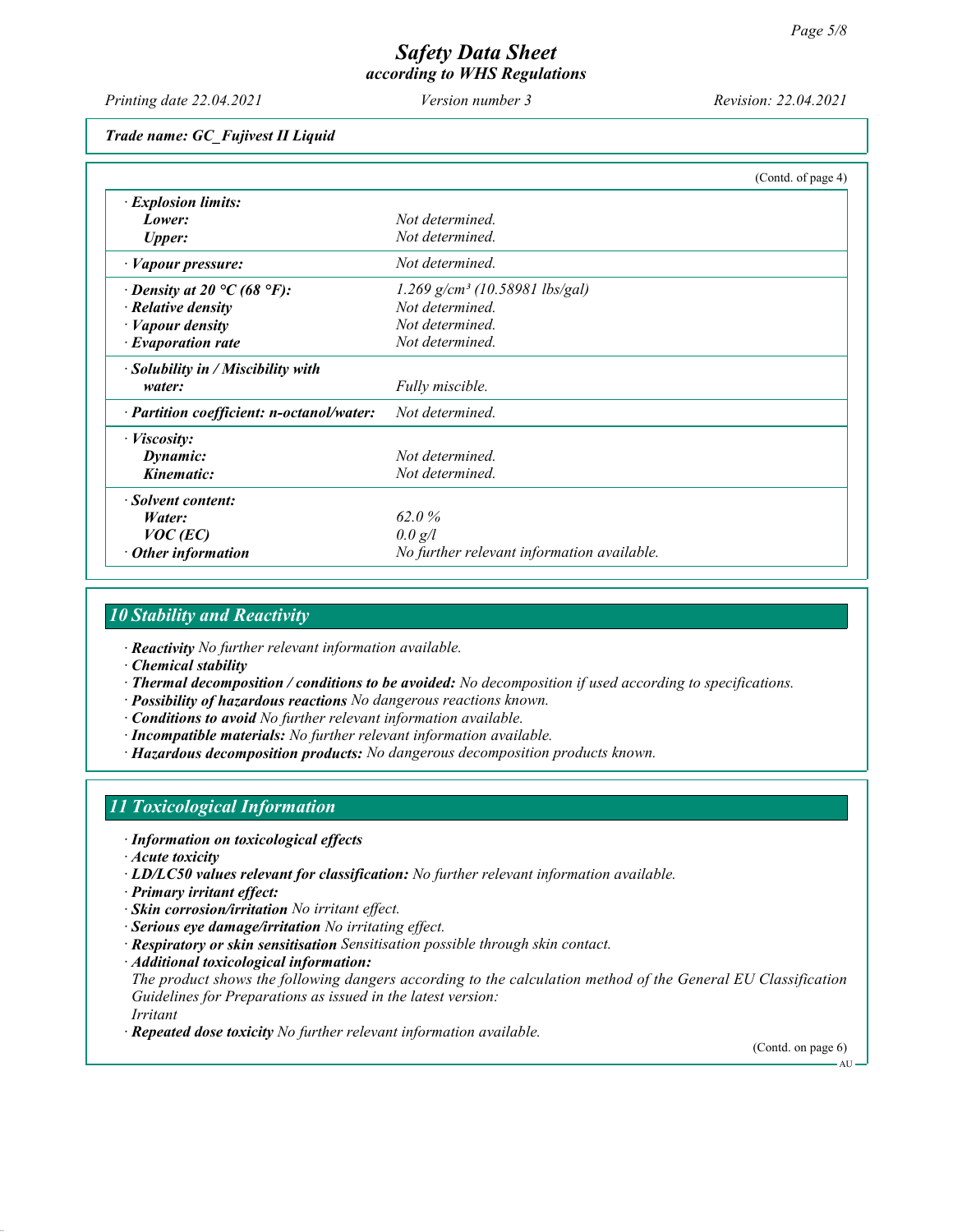# Safety Data Sheet

according to WHS Regulations

Printing date 22.04.2021 Version number 3 Revision: 22.04.2021

Trade name: GC\_Fujivest II Liquid

· CMR effects (carcinogenity, mutagenicity and toxicity for reproduction)

No further relevant information available.

#### 12 Ecological Information

#### · Toxicity

- · Aquatic toxicity: No further relevant information available.
- · Persistence and degradability No further relevant information available.
- · Behaviour in environmental systems:
- · Bioaccumulative potential No further relevant information available.
- $\cdot$  Mobility in soil No further relevant information available.
- · Additional ecological information:
- · General notes:

Do not allow undiluted product or large quantities of it to reach ground water, water course or sewage system.

- · Results of PBT and vPvB assessment
- · PBT: Not applicable.
- · vPvB: Not applicable.
- · Other adverse effects No further relevant information available.

#### 13 Disposal considerations

#### · Waste treatment methods

· Recommendation

Must not be disposed together with household garbage. Do not allow product to reach sewage system.

- · Uncleaned packaging:
- · Recommendation: Disposal must be made according to official regulations.
- · Recommended cleansing agents: Water, if necessary together with cleansing agents.

| · UN-Number                                         |                 |  |
|-----------------------------------------------------|-----------------|--|
| ADG, ADN, IMDG, IATA                                | not regulated   |  |
| · UN proper shipping name<br>ADG, ADN, IMDG, IATA   | not regulated   |  |
| · Transport hazard class(es)                        |                 |  |
| ADG, ADN, IMDG, IATA                                |                 |  |
| $\cdot$ Class                                       | not regulated   |  |
| · Packing group                                     |                 |  |
| $\cdot$ ADG, IMDG, IATA                             | not regulated   |  |
| · Environmental hazards:                            |                 |  |
| $\cdot$ Marine pollutant:                           | No              |  |
| · Special precautions for user                      | Not applicable. |  |
| · Transport in bulk according to Annex II of Marpol |                 |  |
| and the IBC Code                                    | Not applicable. |  |

AU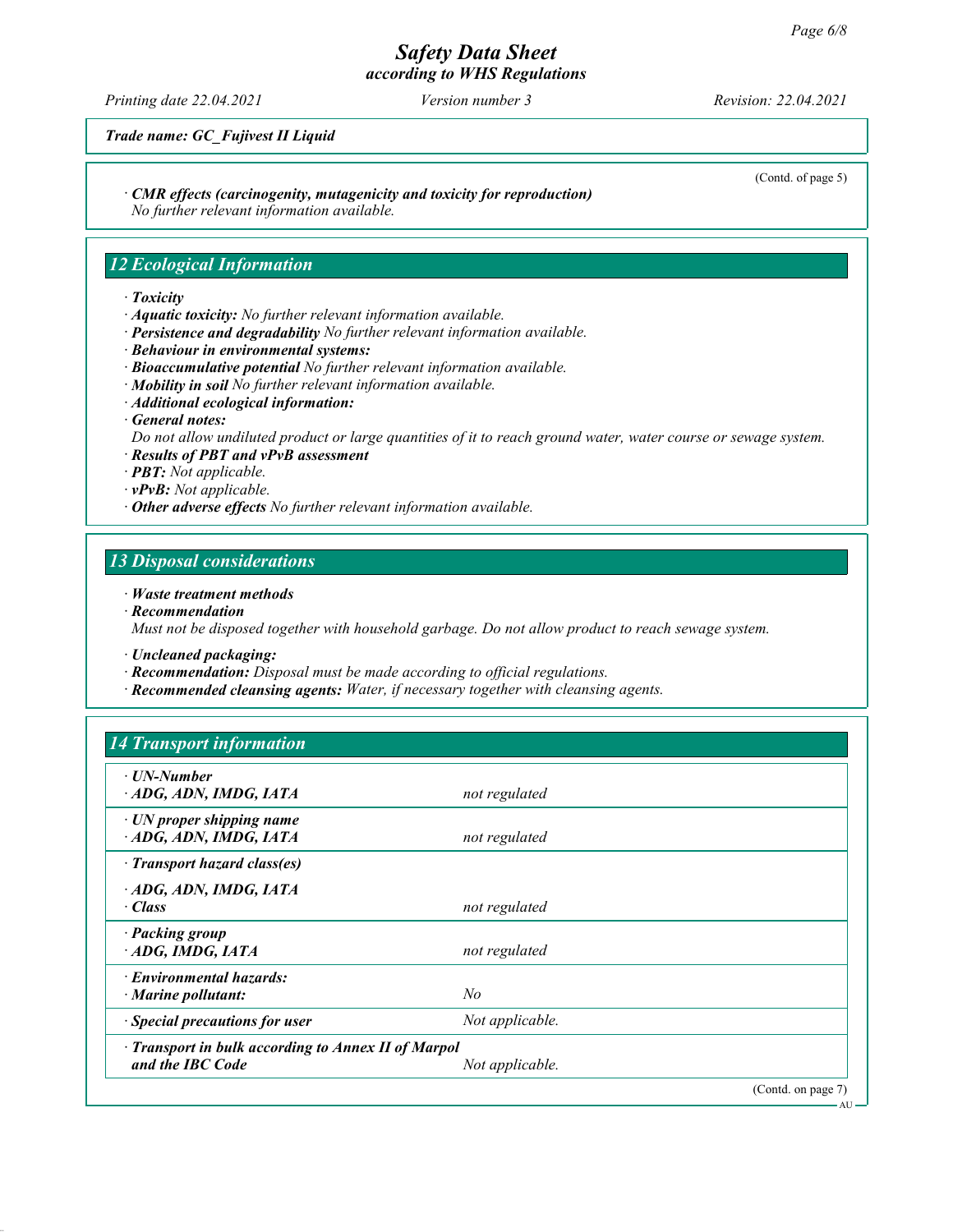Printing date 22.04.2021 Version number 3 Revision: 22.04.2021

(Contd. of page 6)

Trade name: GC\_Fujivest II Liquid

· UN "Model Regulation": not regulated

#### 15 Regulatory information

· Safety, health and environmental regulations/legislation specific for the substance or mixture

· Australian Inventory of Chemical Substances

All ingredients are listed.

· Standard for the Uniform Scheduling of Medicines and Poisons

 $2682-20-4$  2-methyl-2H-isothiazol-3-one  $\vert S6 \vert$ 

#### · Australia: Priority Existing Chemicals

None of the ingredients is listed.

· GHS label elements The product is classified and labelled according to the Globally Harmonised System (GHS). · Hazard pictograms



#### · Signal word Warning

· Hazard-determining components of labelling: 2-methyl-2H-isothiazol-3-one

1,2-benzisothiazol-3(2H)-one

· Hazard statements

May cause an allergic skin reaction.

· Precautionary statements

Avoid breathing dust/fume/gas/mist/vapours/spray.

Contaminated work clothing should not be allowed out of the workplace.

Wear protective gloves.

If skin irritation or rash occurs: Get medical advice/attention.

Specific treatment (see on this label).

Dispose of contents/container in accordance with local/regional/national/international regulations.

· Directive 2012/18/EU

· Named dangerous substances - ANNEX I None of the ingredients is listed.

· Chemical safety assessment: A Chemical Safety Assessment has not been carried out.

# 16 Other information

· Relevant phrases H301 Toxic if swallowed. H311 Toxic in contact with skin. H314 Causes severe skin burns and eye damage. H317 May cause an allergic skin reaction. H318 Causes serious eye damage. H330 Fatal if inhaled.

· Department issuing SDS: Regulatory affairs

(Contd. on page 8)

AU